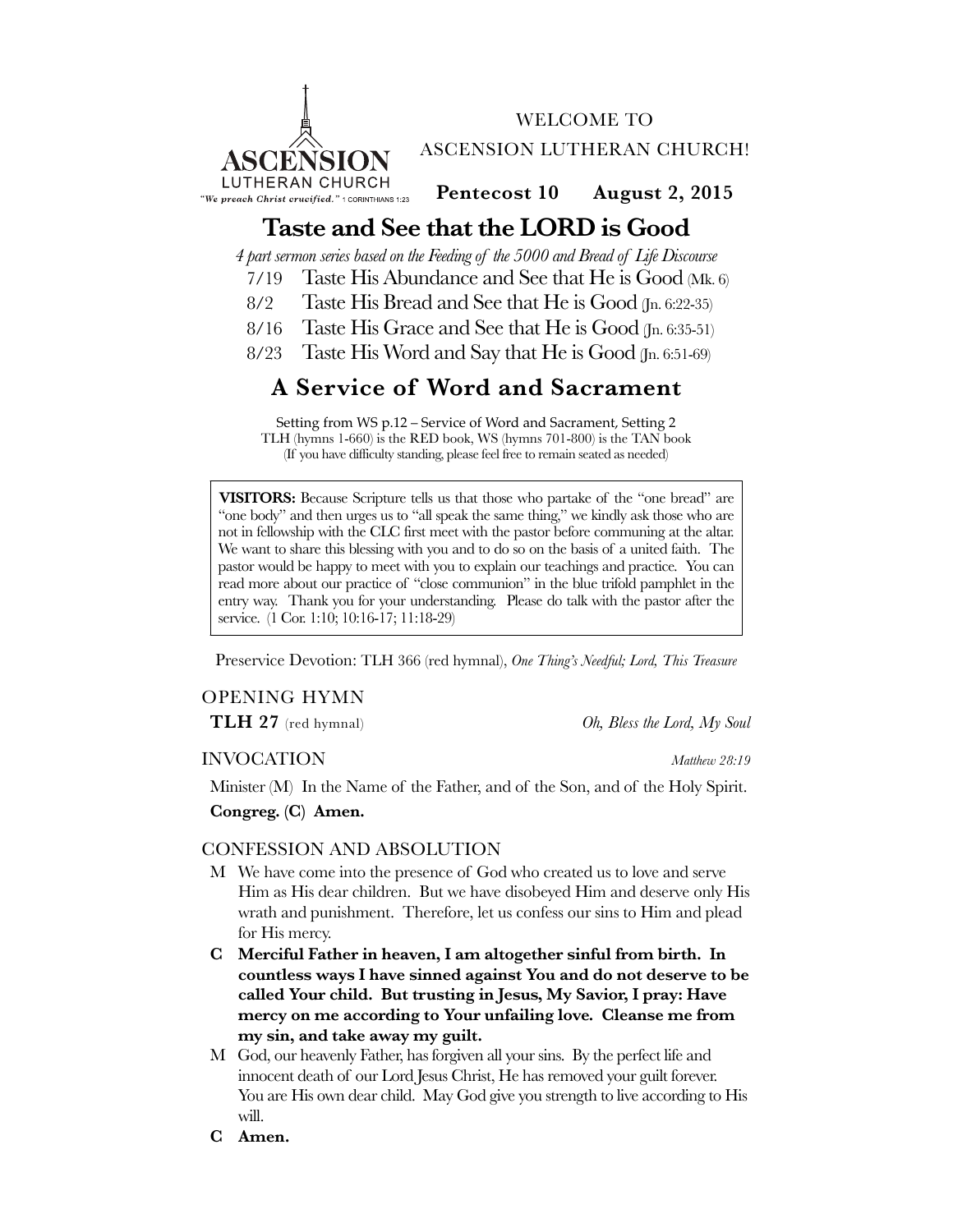

GLORIA IN EXCELSIS ~ Glory to God in the Highest Luke 2:14; Revelation5:8-14

|    |              |                                                      |                      | ヮ・                                                                    |            |                          |                                           |                     |                                        |                          |
|----|--------------|------------------------------------------------------|----------------------|-----------------------------------------------------------------------|------------|--------------------------|-------------------------------------------|---------------------|----------------------------------------|--------------------------|
|    |              |                                                      |                      | b.                                                                    |            |                          |                                           |                     |                                        |                          |
|    |              | $GI_0 - rV$                                          | ťó                   | God,                                                                  | we         |                          |                                           |                     | give You $\bullet$ thanks and          | praise;                  |
| C: | <b>L</b> erd | Je<br>$\sum_{\text{Cord}}$ lone, $\sum_{\text{SUS}}$ | sus                  | Christ.<br>50C<br>EAFISE:                                             | the<br>FBF |                          | Fa - ther's<br>give<br>$H4$ - ther's      | $th\frac{9}{10}$ ks | $\frac{1}{2}$<br>₩€                    | Son.<br>praiše;<br>§8fa, |
|    |              | <u>A - lone, O</u>                                   |                      | Christ.                                                               | You        | $on - ly$                |                                           | are                 | <u>the</u>                             | Lord.                    |
|    |              |                                                      |                      |                                                                       |            |                          |                                           |                     |                                        |                          |
|    |              |                                                      |                      |                                                                       |            |                          |                                           |                     |                                        |                          |
|    | Œf           | hegy'n -                                             | ļу                   | jΩy                                                                   | and        | peace                    | on                                        | earth               | we                                     | sing.                    |
|    | ծքա          | ,bore<br>neav. n<br>bore <sup>s</sup>                | rıgnt                | 10 <sup>8</sup><br>nand                                               | 紬          | Joad<br>peace            | 8ĥ                                        | earth               | world's                                | SH).                     |
|    | Yòu          |                                                      |                      |                                                                       | ťile       | 183d                     | 8¥                                        | this                | world's                                | ugn:<br>Sm.              |
|    | At           | God's                                                | right                | hand                                                                  | in         | $\text{maj} - \text{es}$ | $\overline{\phantom{a}}$                  | tv                  | most                                   | high:                    |
|    |              |                                                      |                      | っ                                                                     |            |                          |                                           |                     |                                        |                          |
|    |              |                                                      |                      |                                                                       |            |                          |                                           |                     |                                        |                          |
|    | We           | $wor - slaip$                                        |                      | You,                                                                  | ťо         | You                      | our                                       | hearts              | we                                     | raise,                   |
|    | rb           | Lamb                                                 | ship                 | God,<br>You:                                                          | Your       | glo -<br>Fou             | rious<br>onr                              | hearts              | t'ry                                   | won.<br>raise,           |
|    | Yho,         | L'amb                                                | ₩                    | G6d,                                                                  | Yður       |                          | $\gamma_{\text{B}}$ = $\gamma_{\text{B}}$ |                     | $\frac{d^{2}u}{dx^{2}}$ - $t^{3}y^{-}$ | dored,                   |
|    |              | Who, with                                            | the                  | <u>Spir</u>                                                           | it.        |                          |                                           |                     | wor - shiped and a - dored,            |                          |
|    |              |                                                      |                      |                                                                       |            |                          |                                           |                     |                                        |                          |
|    |              |                                                      |                      |                                                                       |            |                          |                                           |                     |                                        | $\overline{\mathbf{e}}$  |
|    | Lord         | God,                                                 | Я                    | $m\bar{g}$ ht - $y$                                                   |            | Fa - ther,               |                                           | heav'n              | <b>Ly</b>                              | King.                    |
|    | K8rd         | Gelyf.                                               | oyr                  | $\frac{m}{m}$ $\frac{m}{m}$ $\frac{m}{m}$ $\frac{m}{m}$ $\frac{m}{m}$ |            |                          |                                           | reace,              | with                                   | K}}}g.                   |
|    | Retn_        | cëlve                                                | եցգ                  | Brayel, grant host War                                                |            |                          |                                           | peace               | with                                   | Ħň:                      |
|    | With         | all                                                  | the                  | $heav'n - ly$                                                         |            | host<br>we               |                                           | glo                 | ri                                     | fy.                      |
| M  |              |                                                      | The Lord be with you |                                                                       |            |                          |                                           |                     |                                        |                          |

C And also with you.

#### COLLECT OF THE DAY

- M Let us pray, ... one God now and forever,
- C Amen

### **FIRST LESSON**

### **Exodus 16:2-15**

<sup>2</sup> Then the whole congregation of the children of Israel complained against Moses and Aaron in the wilderness.<sup>3</sup> And the children of Israel said to them, "Oh, that we had died by the hand of the Lord in the land of Egypt, when we sat by the pots of meat *and* when we ate bread to the full! For you have brought us out into this wilderness to kill this whole assembly with hunger."

<sup>4</sup> Then the Lord said to Moses, "Behold, I will rain bread from heaven for you. And the people shall go out and gather a certain quota every day, that I may test them, whether they will walk in My law or not.<sup>5</sup> And it shall be on the sixth day that they shall prepare what they bring in, and it shall be twice as much as they gather daily."

<sup>6</sup> Then Moses and Aaron said to all the children of Israel, "At evening" you shall know that the Lord has brought you out of the land of Egypt. And in the morning you shall see the glory of the Lord; for He hears your complaints against the Lord. But what are we, that you complain against us?" <sup>8</sup> Also Moses said, "This shall be seen when the Lord gives you meat to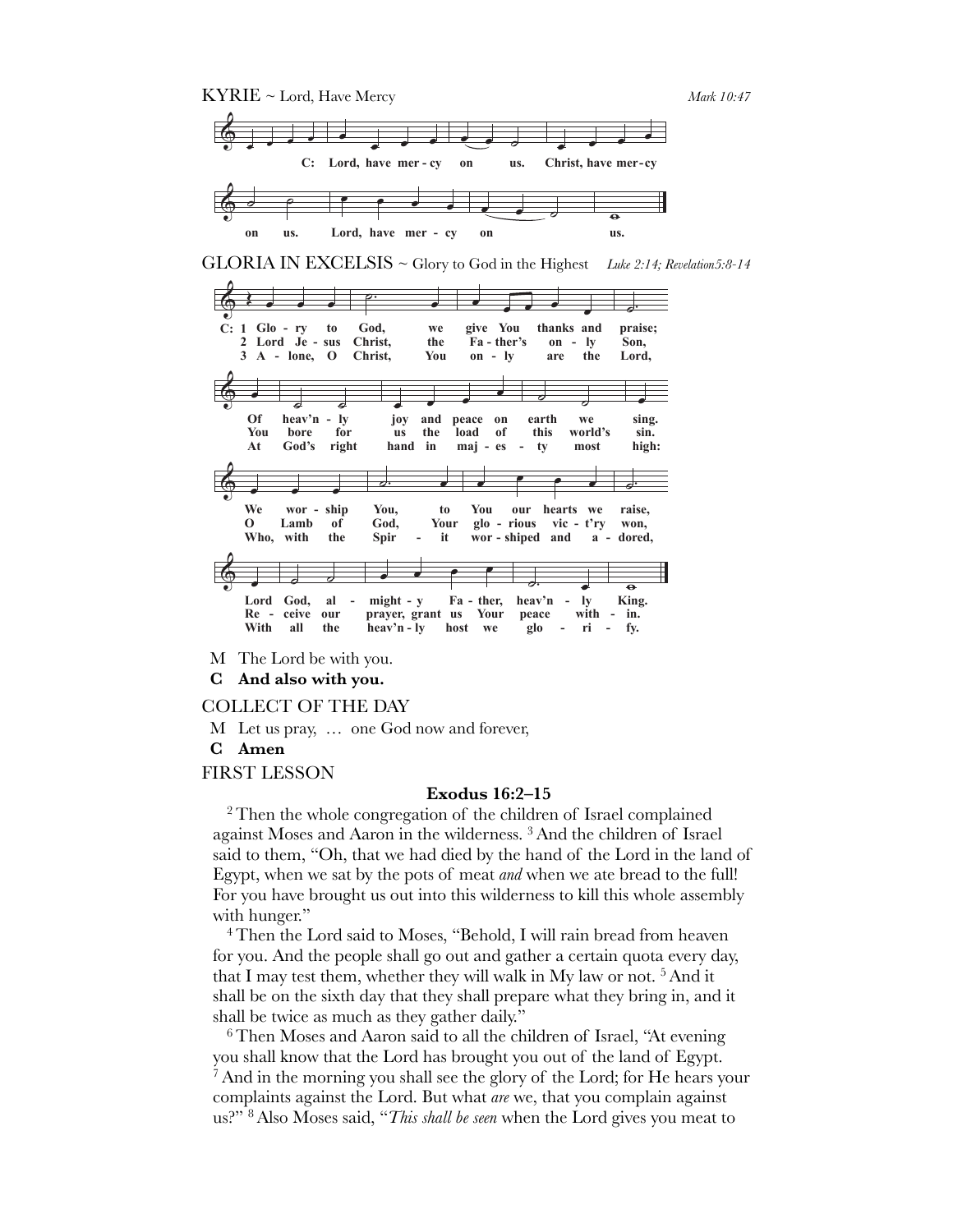eat in the evening, and in the morning bread to the full; for the Lord hears your complaints which you make against Him. And what *are* we? Your complaints *are* not against us but against the Lord."

<sup>9</sup>Then Moses spoke to Aaron, "Say to all the congregation of the children of Israel, 'Come near before the Lord, for He has heard your complaints.' " 10 Now it came to pass, as Aaron spoke to the whole congregation of the children of Israel, that they looked toward the wilderness, and behold, the glory of the Lord appeared in the cloud.

<sup>11</sup> And the Lord spoke to Moses, saying, <sup>12</sup> "I have heard the complaints of the children of Israel. Speak to them, saying, 'At twilight you shall eat meat, and in the morning you shall be filled with bread. And you shall know that I *am* the Lord your God.' "

 $13$  So it was that quails came up at evening and covered the camp, and in the morning the dew lay all around the camp. 14And when the layer of dew lifted, there, on the surface of the wilderness, was a small round substance, *as* fine as frost on the ground. 15 So when the children of Israel saw *it,* they said to one another, "What is it?" For they did not know what it *was*.

And Moses said to them, "This *is* the bread which the Lord has given you to eat."

# PSALM OF THE DAY *responsively* from Psalm 145; John 6:68

- M All Your works shall praise You, O Lord, And Your saints shall bless You.
- **C Lord, to whom shall we go? You have the words of eternal life.**
- M The Lord upholds all who fall, And raises up all who are bowed down.
- **C Lord, to whom shall we go? You have the words of eternal life.**
- M The eyes of all look expectantly to You, And You give them their food in due season.
- **C Lord, to whom shall we go? You have the words of eternal life.**
- M You open Your hand And satisfy the desire of every living thing.
- **C Lord, to whom shall we go? You have the words of eternal life.**
- M The Lord is righteous in all His ways, Gracious in all His works.
- **C Lord, to whom shall we go? You have the words of eternal life.**
- M The Lord is near to all who call upon Him, To all who call upon Him in truth.
- **C Lord, to whom shall we go? You have the words of eternal life.**
- M He will fulfill the desire of those who fear Him; He also will hear their cry and save them.
- **C Lord, to whom shall we go? You have the words of eternal life.**

GOSPEL LESSON *rise if able*

#### **John 6:22–35**

<sup>22</sup> On the following day, when the people who were standing on the other side of the sea saw that there was no other boat there, except that one which His disciples had entered, and that Jesus had not entered the boat with His disciples, but His disciples had gone away alone—23 however, other boats came from Tiberias, near the place where they ate bread after the Lord had given thanks— $^{24}$  when the people therefore saw that Jesus was not there, nor His disciples, they also got into boats and came to Capernaum, seeking Jesus. 25And when they found Him on the other side of the sea, they said to Him, "Rabbi, when did You come here?"

<sup>26</sup> Jesus answered them and said, "Most assuredly, I say to you, you seek Me, not because you saw the signs, but because you ate of the loaves and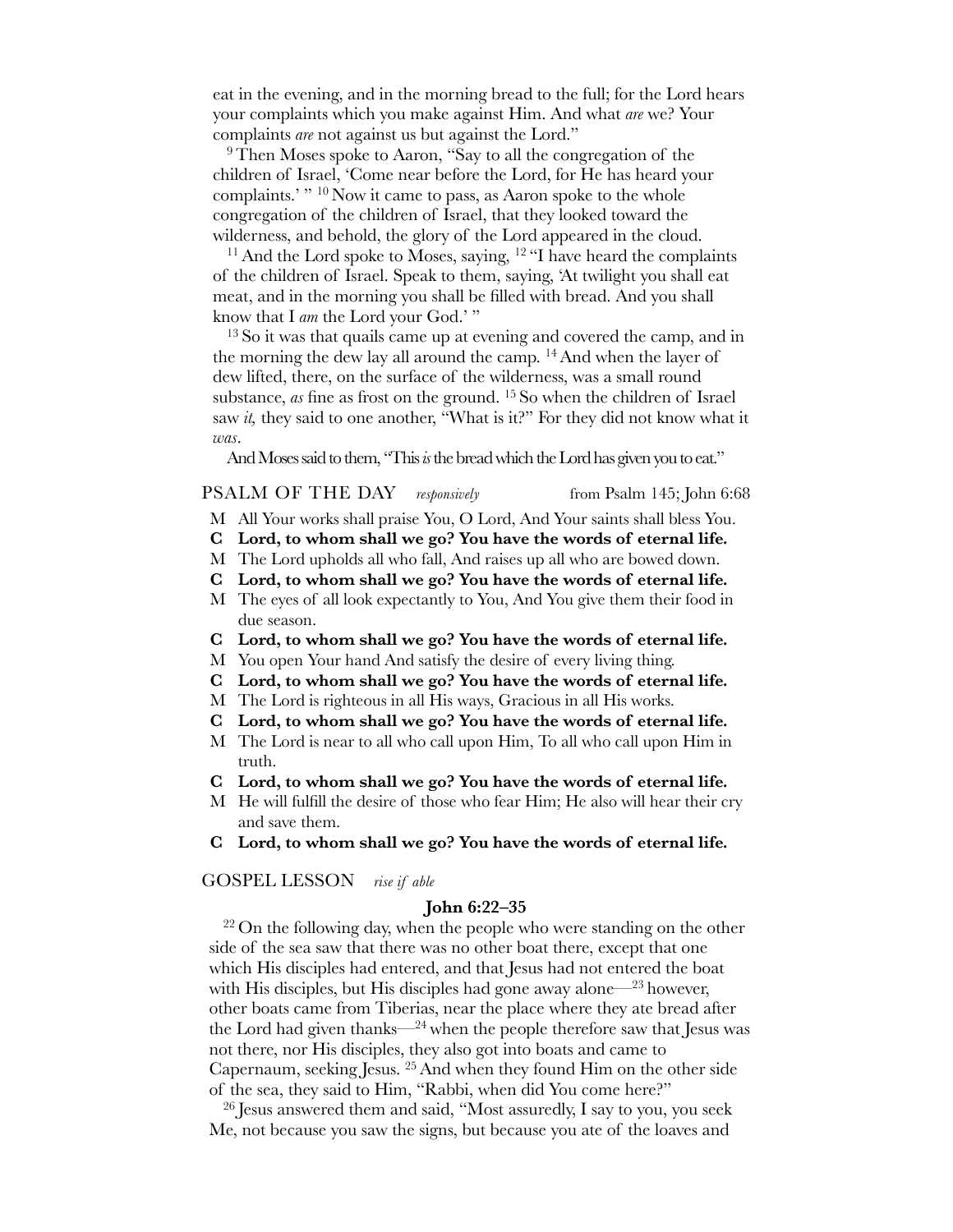were filled. <sup>27</sup> Do not labor for the food which perishes, but for the food which endures to everlasting life, which the Son of Man will give you, because God the Father has set His seal on Him."

<sup>28</sup> Then they said to Him, "What shall we do, that we may work the works of God?"

<sup>29</sup> Jesus answered and said to them, "This is the work of God, that you believe in Him whom He sent."

<sup>30</sup> Therefore they said to Him, "What sign will You perform then, that we may see it and believe You? What work will You do? <sup>31</sup> Our fathers ate the manna in the desert; as it is written, 'He gave them bread from heaven to eat.'"

<sup>32</sup> Then Jesus said to them, "Most assuredly, I say to you, Moses did not give you the bread from heaven, but My Father gives you the true bread from heaven.<sup>33</sup> For the bread of God is He who comes down from heaven and gives life to the world."

<sup>34</sup> Then they said to Him, "Lord, give us this bread always."

<sup>35</sup> And Jesus said to them, "I am the bread of life. He who comes to Me shall never hunger, and he who believes in Me shall never thirst.



C I believe in one God, the Father Almighty, maker of heaven and earth and of all things visible and invisible. And in one Lord Jesus Christ, the only-begotten Son of God, begotten of His Father before all worlds, God of God, Light of Light, very God of very God, begotten, not made, being of one substance with the Father,

- by Whom all things were made;
- Who for us men and for our salvation,
	- came down from heaven

and was incarnate by the Holy Spirit of the virgin Mary,

and was made man;

and was crucified also for us under Pontius Pilate.

He suffered and was buried.

And the third day He rose again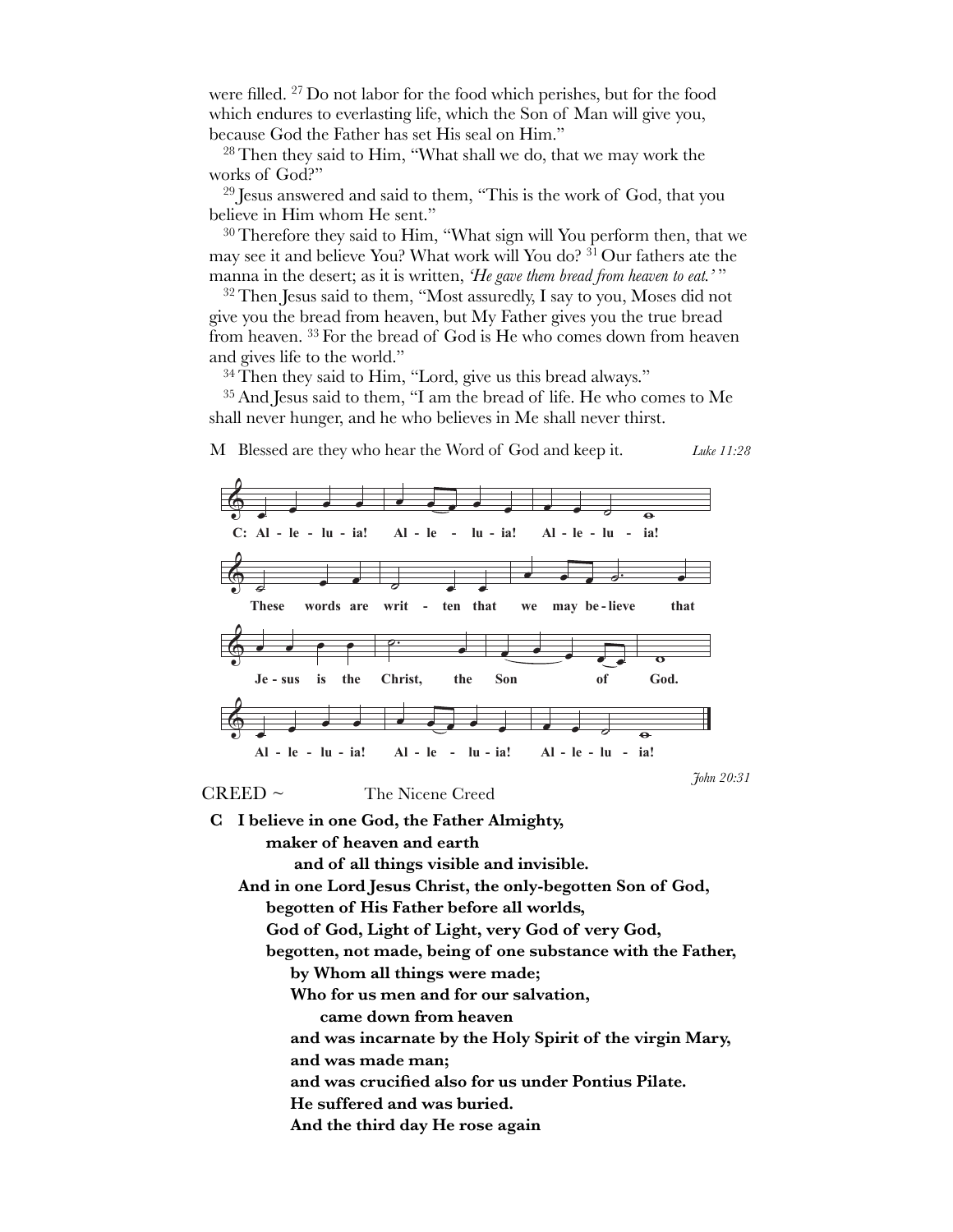according to the Scriptures; and ascended into heaven and sits on the right hand of the Father. And He will come again with glory to judge both the living and the dead, Whose kingdom will have no end. And I believe in the Holy Spirit, the Lord and giver of life, Who proceeds from the Father and the Son, Who with the Father and the Son together is worshiped and glorified, Who spoke by the Prophets. And I believe in one holy Christian and Apostolic Church. I acknowledge one Baptism for the remission of sins, And I look for the resurrection of the dead And the life of the world to come. Amen.

# **HYMN**

TLH 473 (red hymnal)

The Church's One Foundation

SERMON ~ based on today's Gospel lesson



M The peace of God, which surpasses all understanding, will guard your hearts and minds through Christ Jesus. Philippians 4:7

# **OFFERTORY**

Psalm 51:10-12

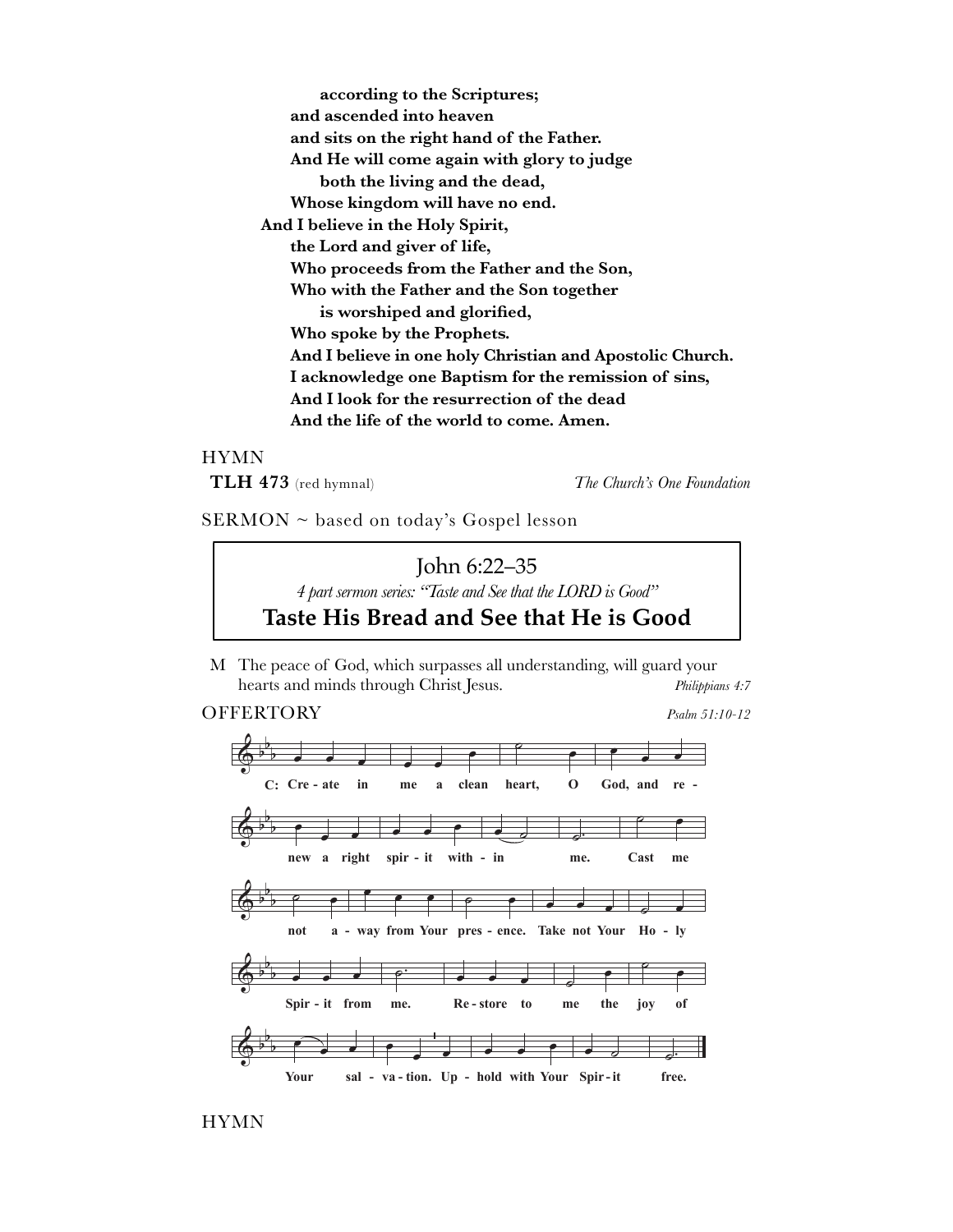# GATHERING OF OUR THANK OFFERING

# PRAYERS OF THE CHURCH

Almighty and Everlasting God, You are worthy to be worshiped and respected by all people.

## **We thank You for the many blessings You have given us.**

We aren't worthy and don't deserve it;

# **still, You have blessed us both temporally and spiritually.**

We especially praise You that You have preserved Your pure and saving Word and Sacraments.

# **And we pray, O Lord: preserve and extend Your Kingdom of Grace among us.**

Grant to Your Holy Church throughout the world pure teaching. Bless us with pastors who preach Your word faithfully.

# **Help all who hear to understand and believe.**

Send forth laborers into Your harvest,

# **and open the door of faith unto all unbelievers and also unto Your people.**

In mercy, remember the enemies of Your Church,

# **and lead them to repentance.**

Be the Protector and Defender of Your people in every tribulation and danger. Grant us fellowship and unity together with all who believe that we might fight the good fight of faith unto the end.

#### **And, at last, receive us into Your eternal salvation.**

We commend to You our Christian schools, as well as all schools in our land.

# **Make all schools nurseries of useful knowledge.**

Help parents to instill in their children an appreciation of the gifts which You have given them

# **that they may use them wisely.**

Help all parents, especially our Christian parents

#### **to appreciate the blessings of our Christian schools.**

May parents, by their conduct and teaching,

**instill in their children a love for You and Your Word.**

Teach them to discern right from wrong

**and shield them from the vain philosophies of the world.**

Grant that they may grow in the knowledge of their forgiveness in Christ and the joy of their salvation.

# **To that end teach us all to know that the fear of the Lord is the beginning of wisdom.**

Receive the service and talents with which Your children serve You, **as well as the offerings which we today bring as fruits of faith.** 

(Special Requests)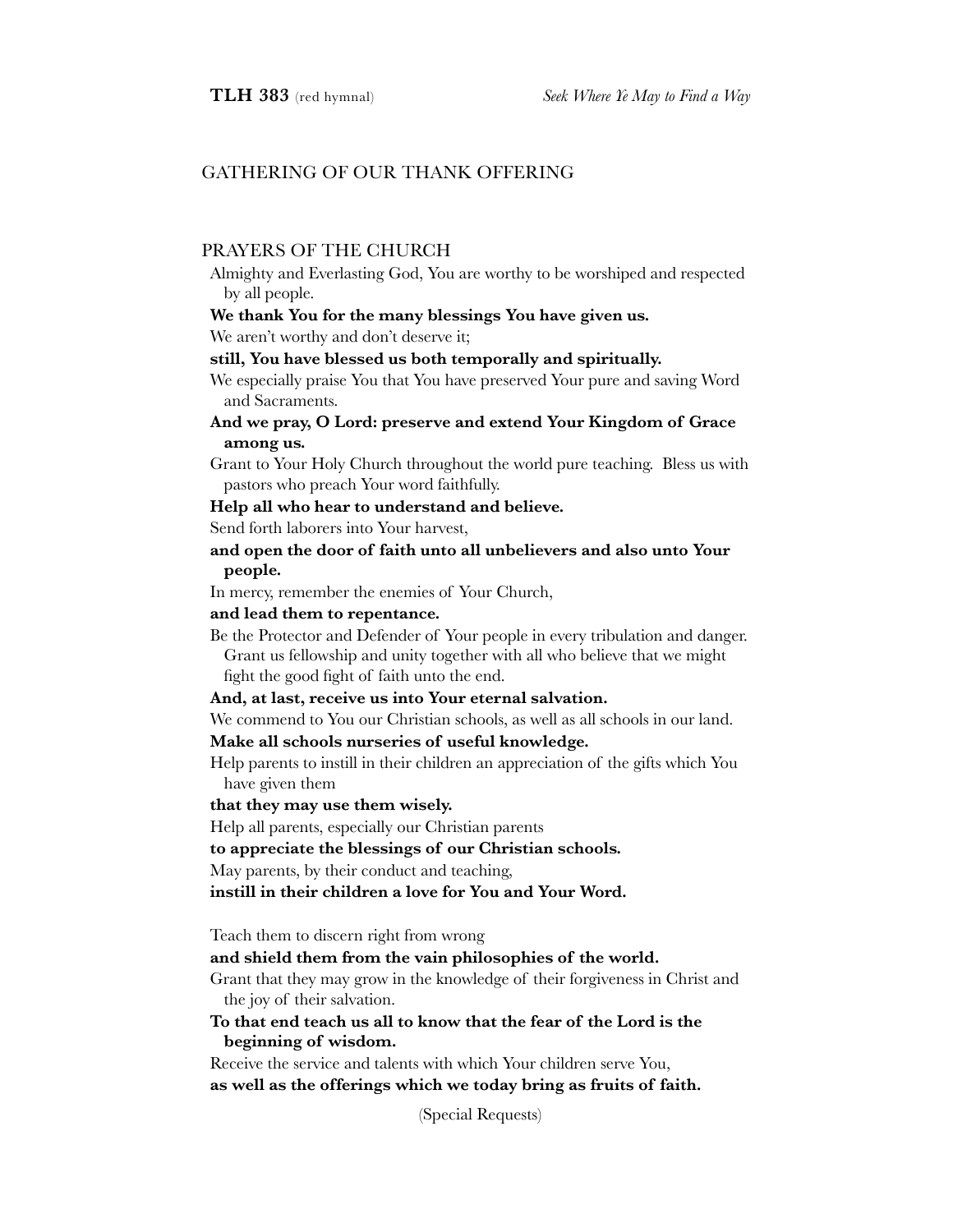Lord Jesus, You call all who labor and are heavy laden; we pray You, let all who partake of this Sacrament today receive Your promise

**and so find rest for their souls.**

Let Your Church on earth experience Your love at the heavenly feast.

- **Keep Your children from impenitence and unbelief that no one partake of this holy Sacrament to his judgment.**
- O Lord, we are strangers and pilgrims on the earth;
- **so help us to grow in faith, and to live a godly life as we await the peace of the new creation.**

According to the various gifts You have given,

**grant us a spirit of service within Your Church and toward one another.** 

When our last hour is come support us by Your grace,

**and through the merit of Your Son Jesus Christ receive us into everlasting life.**

We ask this in the name of Jesus, Your Son, and our Lord and Savior

**Who lives and reigns with You and the Holy Ghost, One God forever and ever.**

In His name we join to pray

**Our Father, who art in heaven, hallowed be Thy name; Thy kingdom come; Thy will be done on earth as it is in heaven; Give us this day our daily bread; And forgive us our trespasses, as we forgive those who trespass against us; And lead us not into temptation; But deliver us from evil; For Thine is the kingdom and the power and the glory forever and ever. Amen!**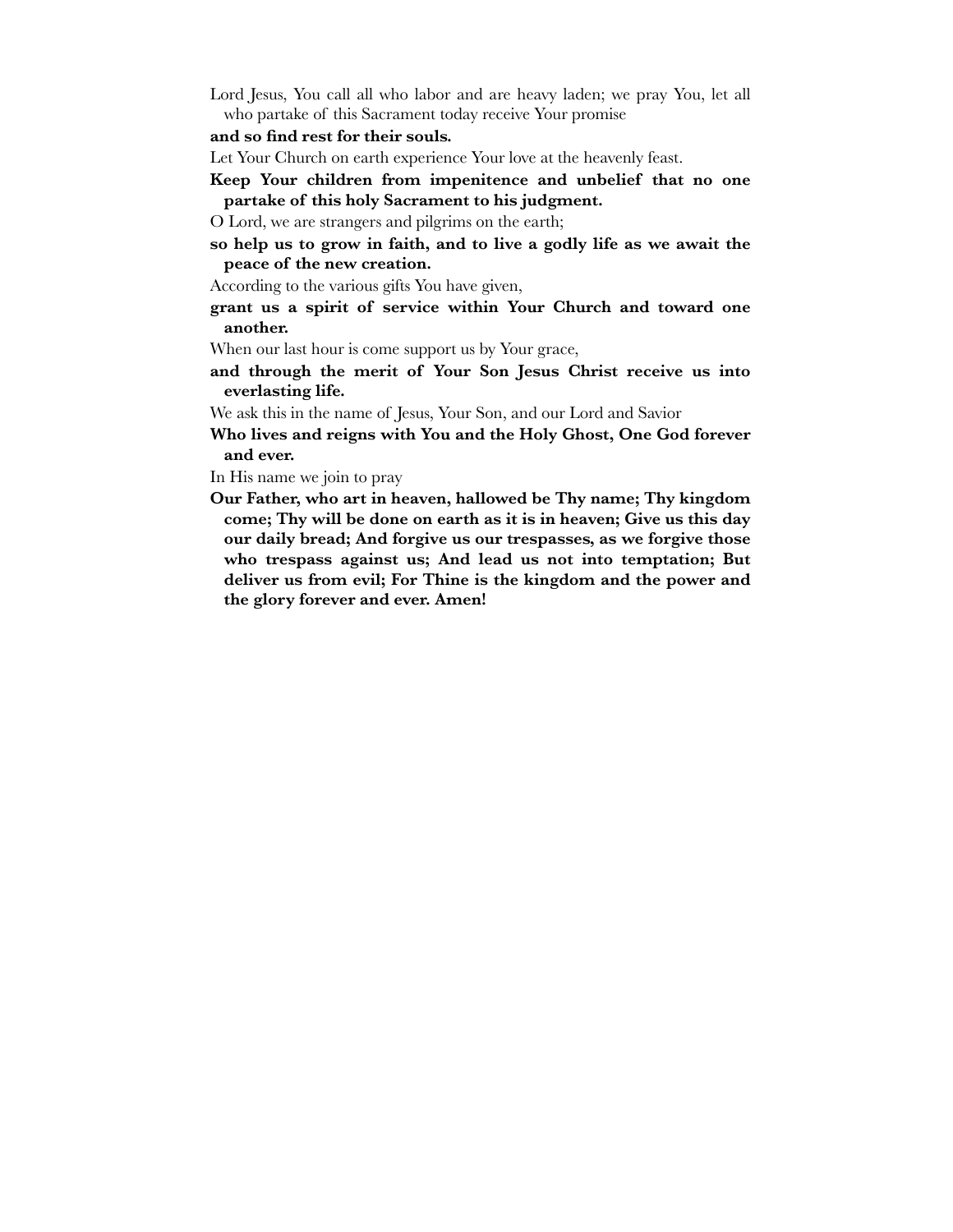# A Service of the Sacrament



- M The Lord be with you.
- C And also with you.
- M Lift up your hearts.
- C We lift them up to the Lord.
- M It is right and beneficial that we should at all times and in all places give thanks to You, O Lord, holy Father, almighty and everlasting God, [proper preface] ... Therefore with angels and archangels, and with all the company of heaven, we magnify Your glorious Name, evermore praising You and saying:

 $SANCTUS ~$  Holy, Holy, Holy

Isaiah 6:3; Matthew 21:9



## WORDS OF INSTITUTION

Matt. 26, Mk 14, Lk 22, 1 Cor. 11

M Our Lord Jesus Christ, the same night in which He was betrayed, took bread; and, when He had given thanks, He broke it and gave it to His disciples saying, 'Take, eat. This is My body, which is given for you. Do this in remembrance of Me.' In the same way He took the cup, after supper, gave thanks, and gave it to them saying, 'Drink of it, all of you. This cup is the new covenant in My blood, which is shed for you for the forgiveness of sins. Do this, as often as you drink it, in remembrance of Me.'

| PAX DOMINI                                  | <i>Fohn 20:19</i> |
|---------------------------------------------|-------------------|
| M The peace of the Lord be with you always! |                   |
| C Amen.                                     |                   |

 $AGNUS$  DEI  $\sim$  Lamb of God

John 1:29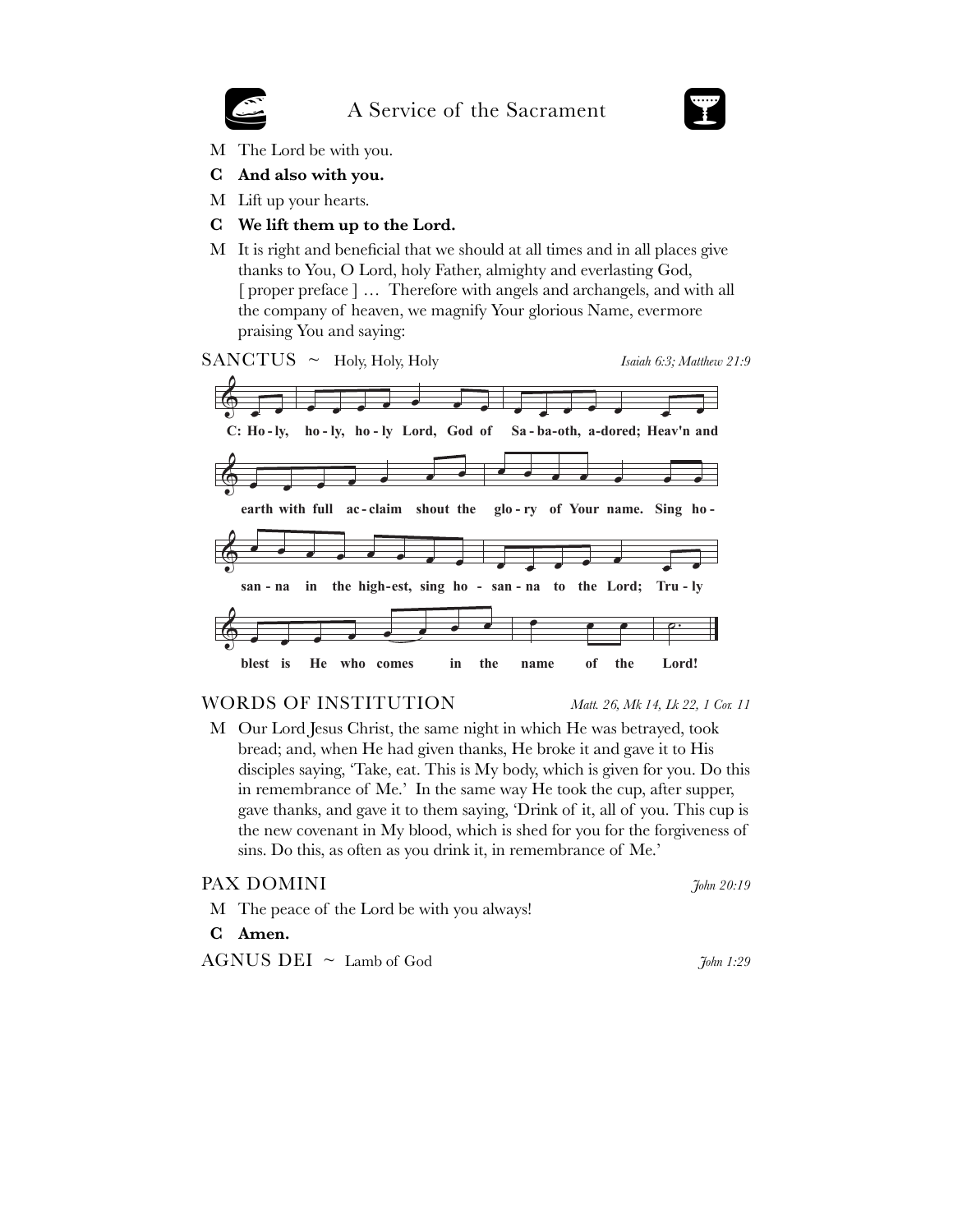

## THANKSGIVING

Luke 7:50; Psalm 100:2

M Go in peace. Serve the Lord with gladness.